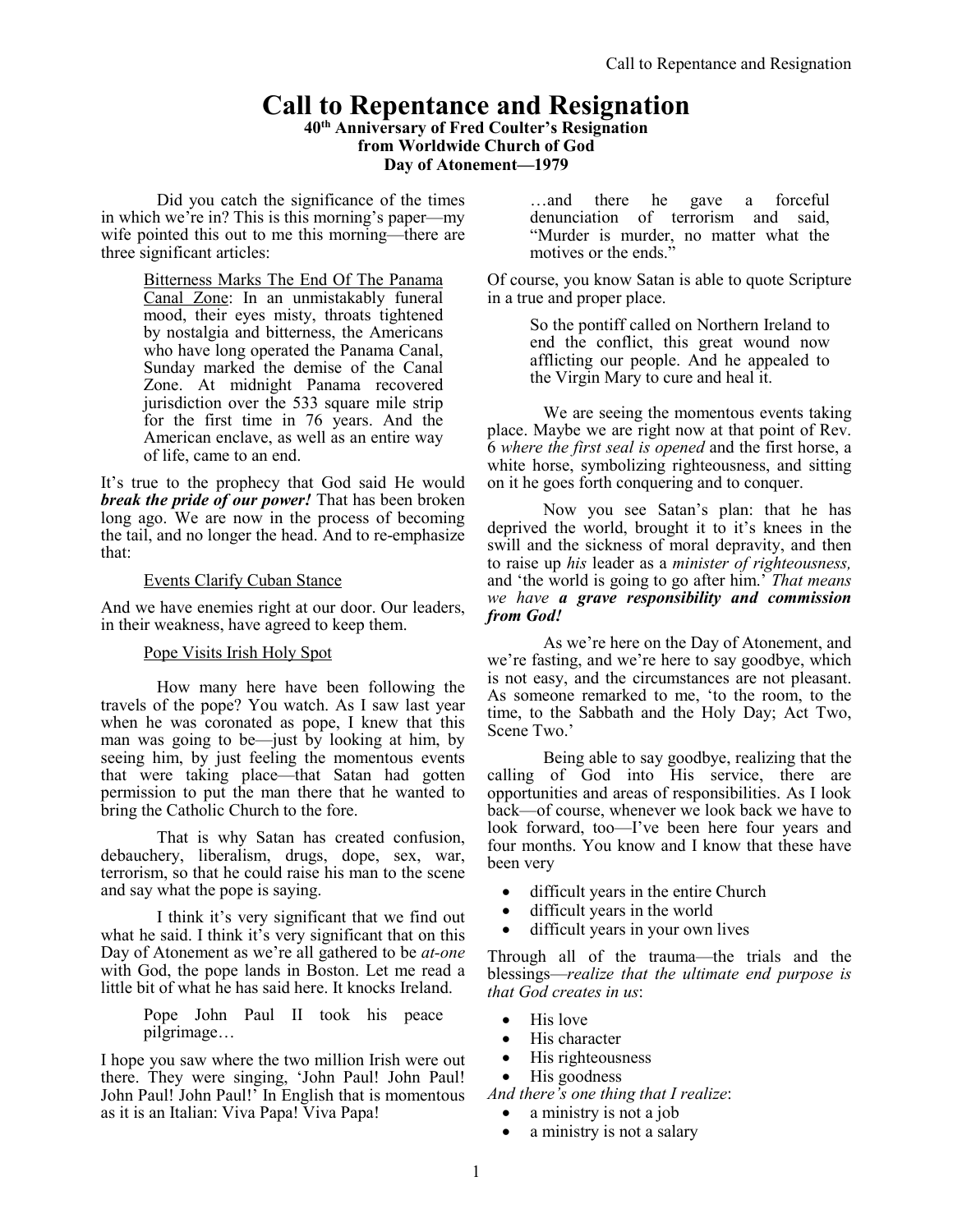- *a ministry is a calling and a service* 
	- $\checkmark$  for God's heritage
	- for God's flock
	- $\checkmark$  for God's people

#### —because *they are His!*

I've had a lot of people ask me—because I've had to endure personally quite a few things: help all of you with your problems, your trials, the births, the deaths, the sickness, your ups, your downs, your aches, your pains, your joys, your sorrows—'Well, how can you do that?' I said many times:

- 1. there's something greater than all of us, *and that's God*
- 2. we need not focus in on the problems, *but focus in on the solution*

Sometimes the solution is more painful than the problem; but sometimes the result will be better. Only with God's Spirit and His mercy and love, and staying close to God's Word are we able—in this age and this time, in these circumstances—to stay close to God.

I think this Day of Atonement where we're fasting, we're staying close to God, and we need to keep that always in mind that that's why God has us do this once a year. As long as we are human beings, and as long as we breathe, there are bound to be difficulties. There are bound to be problems.

I've striven in the ministry that I have been called to—as other ministers have been called to in God's work and church—*to faithfully teach and preach God's Word; to faithfully serve God and His Word*, whether for my own personal good or my own personal hurt.

With the difficulties that have been within the Church and the changes that have been within the Church, it has presented a very difficult situation, indeed. I always tried to be honest, open, truthful and forthright. I hope anybody that has opinions to the otherwise would reconsider.

Yet, the greatest blessing is God's Spirit, my wife and family and serving the people in God's Church. Since being here in Monterey, God has blessed us tremendously, *spiritually and materially.* But as we look at the *spiritual treasure* that God wants us to have, my wife and I fully count—as what this day picture—that any physical thing for the sake of the true service of God can be left wherever it may be. God has given me opportunities in this area of service in the Church. God has given me an opportunity to write *A Harmony of the Gospels*, which I hope fully represents the Truth of the life of Christ, as best as could be expounded with God's Spirit, with the knowledge of the doctrines that we have and understand that come out of the Bible.

God has blessed me with an opportunity for some experience in the area of radio, a little smattering of television, and I'm thankful for those opportunities, and realize they don't come all the time. When I talked to Mr. Armstrong about it after having been accused very vociferously and in a very negative way concerning it—he said he was very glad I had the time, he was very glad that I was able to do it, and he was 100% for me in that situation.

Being here today—the day, the time—when we as people fast is really is not the important thing as far as the physical is concerned, because there is a meaning to the Day of Atonement, in attitude and heart, that's very important.

God says in Lev. 23 that on the  $10^{th}$  day of the 7<sup>th</sup> month you shall have a Sabbath, and you shall afflict your souls. That means *fasting, humbling, yielding to God,* as the day in which no one does any work or labor. It is a day that if a person is not right with God *he is cutoff!* So, let's focus in on our heart, our mind and our attitude.

Why did God choose fasting, anyway? Have you ever wondered? I think through the time we've been here in

- serving all of you
- praying for each other
- praying for the work
- praying for Mr. Armstrong
- praying for God's intervention in healing

that this church, as inspired by God's Spirit, has developed an attitude of prayer and fasting. I think it would be absolutely true to say that *I hope before God that we have done the best we can in it!*

Why does God have us fast? *Because when you don't eat and drink, you know there's something missing!* God has us fast because we won't die with one day of fasting. That's why He doesn't have the Feast of 'Hold Your Breath.' But what is really food and drink? *There's a spiritual symbolism* and significance and meaning to it. *Food and drink are the essentials of life!* When we don't eat and when we don't drink—when we fast—*we're acknowledging to God that everything we have comes from Him,* everything physical that there is:

- the air
- the water
- the food
- our homes
- whatever possessions we have

It also teaches us another very vital lesson: *there is something missing that we cannot obtain physically!*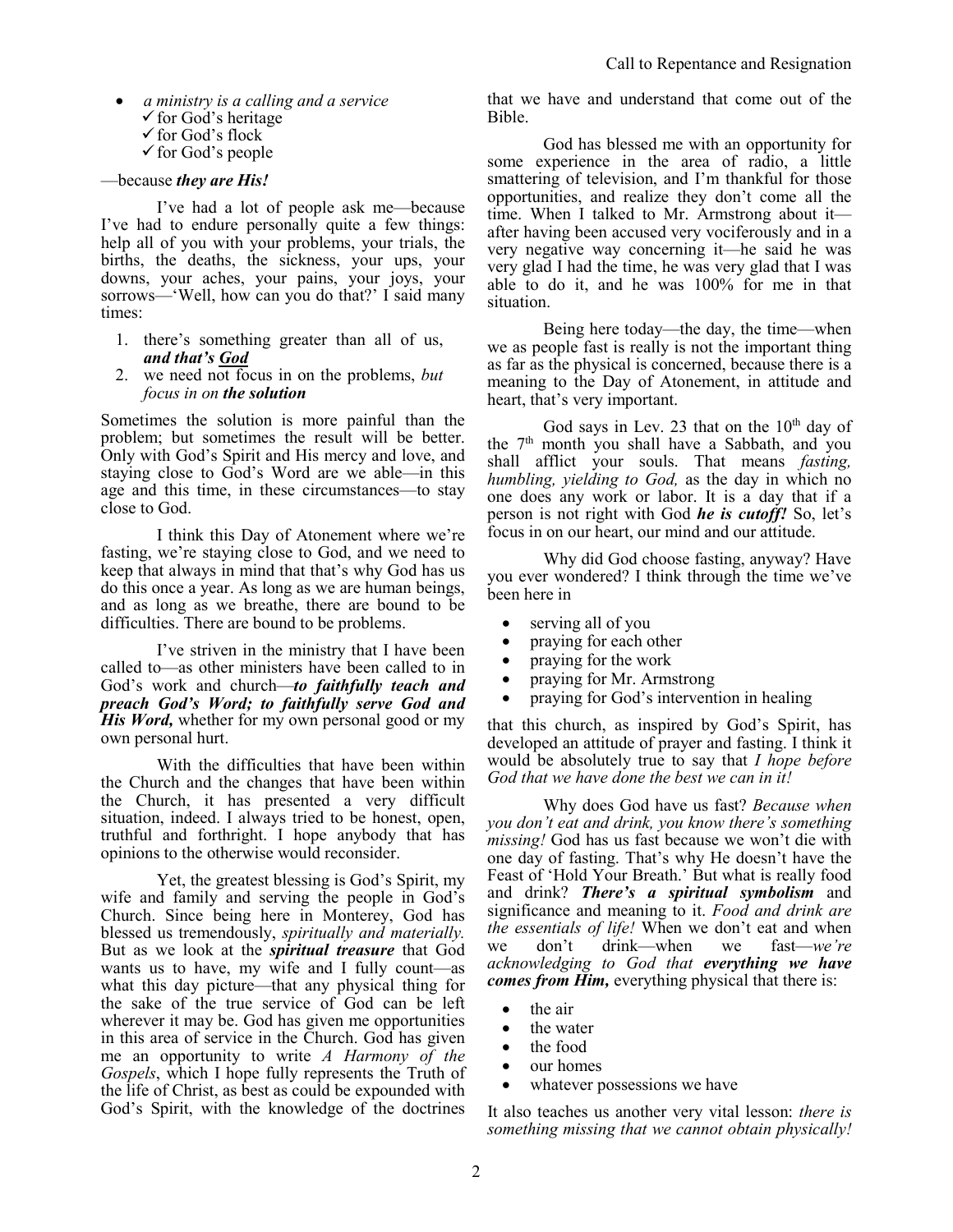There is no food you can eat, there is no drink you can drink, there is nothing in this physical environment that is going to fill that void, because *that void can only be filled spiritually! That void can only be sustained by God!* 

Yet, the desire is there, and as you see the world in this coming year flocking after the false prophet, flocking and searching after the answers for life, they think that in the man of the pope they will find it, *only to be disillusioned to find that the end is the same hypocritical thing that it has always been and will lead into the Great Tribulation!*

That's why God is going to let so many millions die and suffer. He in His love will resurrect them because they have been deceived. But *all humankind is going to learn the lesson that the things that they need are not obtainable physically, but spiritually!* That's where it counts! The biggest undefined need is that everybody wants to be needed, wanted and loved; regardless of whether he is young or old, rich or poor, or, as the Bible says, 'free or bond.' This world will soon be in the bondage of spiritual Egypt and *mentally controlled*.

This day, in our attitude toward God on a day of fasting, God is telling us that *we need Him*:

- His way
- His mercy
- His love

*He is telling us also that* 

He needs us

—because without us, God's plan cannot be finished. Without accomplishing the good work that He has started in us, there will be no rulers for the Kingdom of God in the world tomorrow. That rule is going to be a rule of love, yet, a rule of strength.

The whole purpose in your life, in a sense, can be personified in this day: to be *at-one*. I think the greatest significance of it is that *Satan is going to be put away!* It has a greater significance for us, too, because after the resurrection and the coming of Jesus Christ and being born into His Kingdom, that means that we, brethren, who qualify for the first resurrection, *will forever be without sin; and we will forever be with God!*

That's why *we have to come to want God's way more than anything in this world,* more than any desire that there is; especially for us because *we know!*

- How does God look at it?
- What is God looking for when we fast?
- Is it just a ritual that we go through?

And say, 'Okay let's see, from sundown to sundown I'm going to fast, and I can hardly stand the day, because I really would rather eat; I'd really rather have a big bunch of food. I have a headache because I missed my cup of coffee this morning'; whatever. What does God look at? *God is concerned in the attitude, because there's something that happens when a man realizes that he is insignificant!*

I think lots of times that we could look at that negatively, but let's look at it positively, and the good that can come.

Isaiah 66:1: "Thus says the LORD, 'The heaven *is* My throne, and the earth *is* My footstool. Where then *is* the house that you build for Me? And where *is* the place of My rest?""

God is telling us that on this Day of Atonement He is not interested in physical things. God can create a physical universe by thinking and it's there. God can reproduce worlds, suns and galaxies and they are there; but they're empty, they're hollow, they're missing something. *They're missing the Family of God!*

That's why God says, v 2: "'For all these things My hand has made, and these things came to be,' says the LORD. **'But to this one I will look**…<sup>"</sup> This is what is important; this is the attitude we need to have for this day:

"…**to him who is of a poor and contrite spirit and who trembles at My Word**" (v 2) *willing to follow God's Word,* and *willing to follow God's way,* **regardless of the consequences!** I say that the near future is going to prove us whether we mean it or not.

Isaiah 58:3: "*They say*, "Why have we fasted, and You do not see?…" *We're not going to force God to do something that God is not going to do!*

"'…Behold, in the day of your fast you pursue your business and exploit all your workers. Behold, you fast for strife and debate, and to strike with the fist of wickedness …" (vs 3-4).

That's the opposite attitude that Christ wants. That's the opposite attitude that God wants isn't it?

Let's see the attitude God wants us to have. We know we're all going to have trials and difficulties. I don't know, it just seems as that in those that one trial prepares us for the next. How many have found that to be true? *Yes it does!*

Psalm 34:1: "I will bless the LORD at all times; His praise shall always be in my mouth. My soul shall make its boast in the LORD; the humble shall hear and be glad. O magnify the LORD with me, and let us exalt His name together. I sought the LORD, and He answered me, and **delivered me from all my fears.** They looked to Him and were radiant; and their faces were not ashamed. This poor man cried, and the LORD heard, and **saved him out**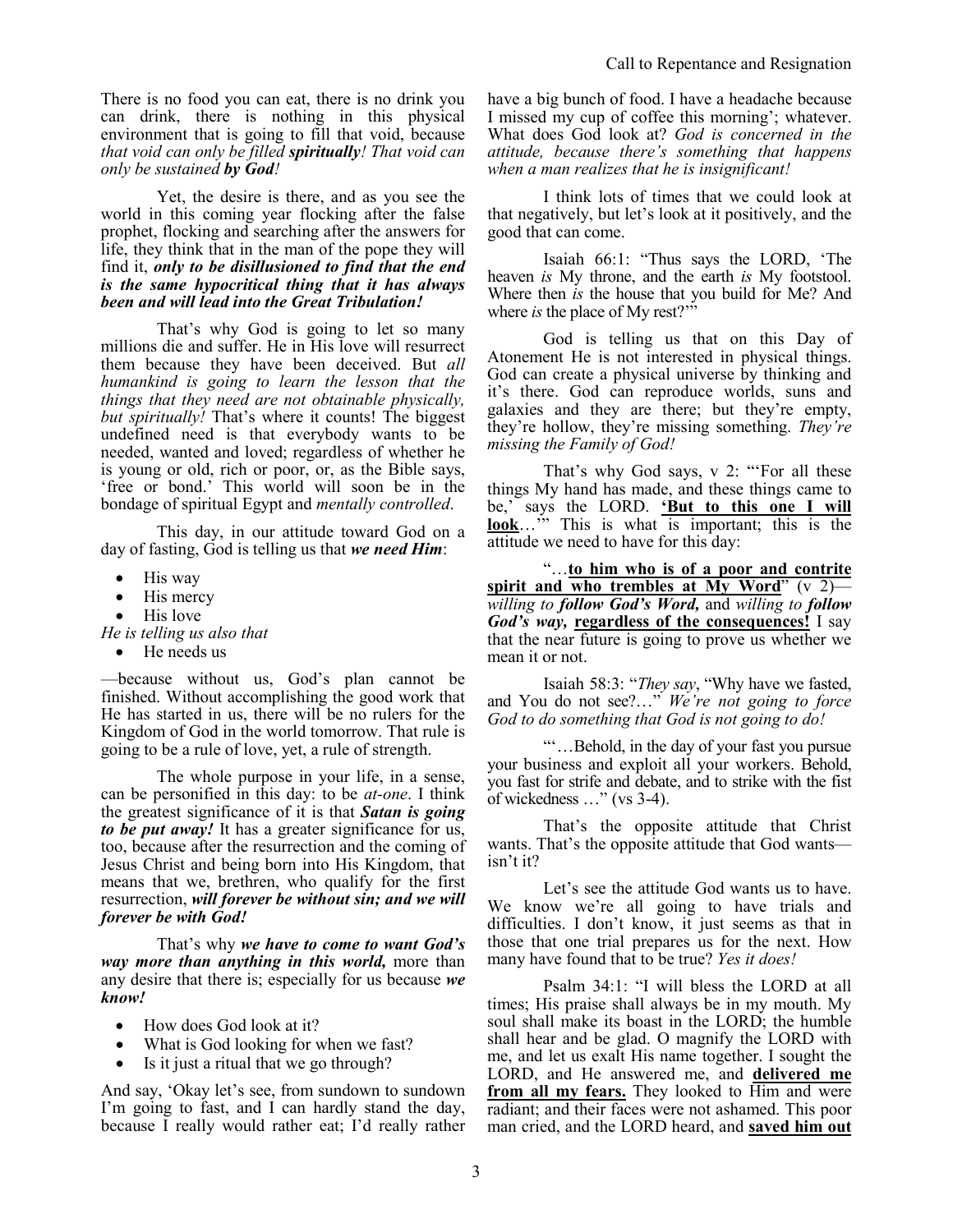**of all his troubles**" (vs 1-6). When they come there's a good psalm to turn to.

Verse 7: "The angel of the LORD encamps around those who fear Him and delivers them. **O taste and see that the LORD is good**…" (vs 7-8). That's why we have this Day of Atonement.

Jesus said, 'He who comes to Me must eat My flesh and drink My blood'; because Christianity is not a 'religion,' *it is a way of life!* The things that we do are not ritualistic; they're meaningful in the spirit; they're meaningful in our lives and our eternal destiny. That's why he says, **"O taste and see that the LORD is good…"**

"…blessed is the man who takes refuge in Him. O fear the LORD, all you saints, for there is nothing lacking to those who fear Him. The young lions do lack and suffer hunger, but **those who seek the LORD shall not lack any good thing**. Come, hearken to me, you children; I will teach you the fear of the LORD. Who is the man that desires life, and loves many days, that he may see good? Keep your tongue from evil and your lips from speaking guile. Depart from evil and **do good; seek peace and pursue it.** The eyes of the LORD are upon the righteous, and His ears are open to their cry. **The face of the LORD is against those who do evil, to cut off the memory of them from the earth**" (vs 8- 16).

But there's one thing that God always does: *He lets the wicked prosper!* He lets them think that they have won. We will see that repeated in the world scene with the events that are coming. He lets them think that they have won, but *then He cuts them off!*

Verse 17: "The righteous cry, and the LORD hears, and delivers them out of all their troubles. The LORD is near to the broken-hearted and saves those who are of a contrite spirit" (vs 17-18).

That's the whole purpose of the attitude for the Feast of Atonement. That's why it's called a Feast day, though it's an affliction day. We afflict ourselves physically, but *we feast spiritually*. We see the physical things, and yet, *evaluate the spiritual consequences!*

As the day of oneness with God and drawing close to Him, it will also signify that time to the world when they will have the same opportunity; when Satan the devil will not be there. You won't have to walk down the streets and see the sick, the lame, the blind, the halted, the smog, the dirt and the filth. You won't have to read about murder, rape, accidents, plane crashes or kidnappings. *It won't be!* And it can't happen until the world is at-one with God. It never has been, but that day is coming.

Verse 19: "Many are the afflictions of the righteous… [yes, in this time] …**but the LORD delivers him out of them all**."

God shows what kind of fast that He looks to, what kind of attitude that we need to have. It is certainly true! At this Feast of Tabernacles—that's approaching—we need to approach it with fasting and with prayer.

Joel 2:12: "'Therefore, even now,' says the LORD, **'turn to Me with all your heart**…'" *That's what God is interested in. He wants your heart! He wants your mind!* 

That's why you have the physical body that you have. You have it for a spiritual and eternal reason. But this physical body is going to pass away, and this physical body is going to be gone! I saw a woman that I hadn't seen in years, and she just made a remark, 'Well, we all change—don't we?' *We do!*

I think with the Day of Atonement, and we focus in on that the physical things will never succeed, we all realize that *we have no control over*: birth, aging, taxes, or death—

- whether you're happy
- whether you're miserable
- whether you're rich
- whether you're poor
- whether you're a man
- whether you're a woman

#### —*that is true!*

That's why with this Day of Atonement God says *He wants us to* "…'turn to Me with all your heart, and with fasting, and with weeping, and with mourning.' Yes, rend your heart and not your garments, and **return to the LORD your God**…" (vs 12-13).

- that's what we need to do
- that's what it is concerned about
- that's the only way we can be *at-one* with God.

God doesn't need the physical things. He can make those. The earth is His footstool, and yet, the world powers struggle over it:

- to control it
- to fight and war over it
- to have it
- to use it
- to abuse it
- to manipulate
- to control
	- to deceive
- to own
- to possess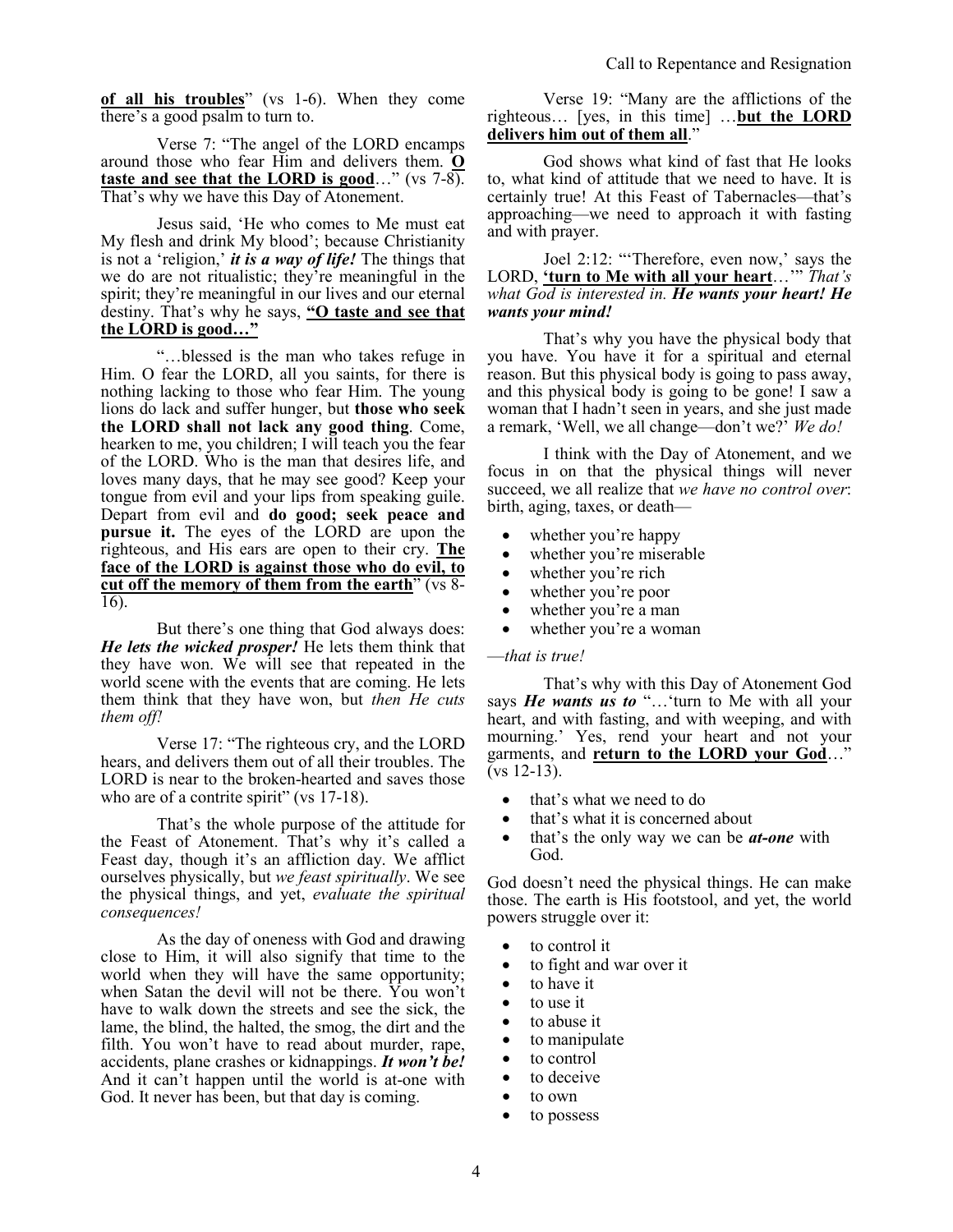to only have it and die

You read the history of every great leader in this world and they have died, and many of them ignominious deaths. Why? *Because the flesh profits nothing!*

That's why when God has called us and we have His Spirit He is concerned about our hearts and our minds. He doesn't want the tearing of garments. He doesn't want physical ritual. Even as He told the Pharisees, 'that even though they blew the trumpets, and even though they sounded the alarm when they put in their amount into the treasury, *that the heart was more important than the amount!* So, God wants your heart and turn to Him.

"…for He *is* gracious and merciful, slow to anger, and of great kindness, and He repents of the evil. Who knows *if* He will return and repent and leave a blessing behind Him…" (vs 13-14).

That's why it's a good time to re-evaluate everything that you thought you had stood for as a Christian, everything you thought God has called you for. A good time to look at the life of Jesus Christ and evaluate:

- what He did
- what He said
- what His attitude was
- how He conducted His life
- what that has for us in meaning for this day

Now, it could very well be, but it doesn't say that this temptation and fasting was on or near the Day of Atonement; but it could very well be. This day of fasting for us, the lessons out of Luke 4, are very important because:

- it tells us the attitude that Jesus Christ had
- it tells us the attitude that we need to have
- it tells us the attitude that can only come from God

We can only furnish part of it. God has to furnish the other half of that with His Holy Spirit.

Luke 4:1: "And Jesus, filled with *the* Holy Spirit, returned from the Jordan, and was led by the Spirit into the wilderness *for* forty days to be tempted by the devil. And He ate nothing in those days; and after they had come to an end, He hungered" (vs 1-2). *Forty days!*

Now, you can just imagine what kind of shape He was in physically. You can just imagine how much weight He lost. You can just imagine how gaunt and thin and miserable that Jesus was as a human being, because the Son of God was going to have no pride in the flesh. That's why He met Satan in this condition.

Verse 3: "Then the devil said to Him, 'If You are *the* Son of God, command that this stone become bread.' But Jesus answered him, saying, 'It is written, "Man shall not live by bread alone, but by every Word of God"'" (vs 3-4)

That's the meaning of this day when it says, *'taste and see that the Lord is good.'* God's Word is more important, God's Spirit is more important than physical life.

That is why in this age of materialism, as we kaleidoscope down in the vortex of all of the prophecies that are rapidly shooting out in front of us, it's going to end in the martyrdom of Christians. It's going to end in the martyrdom of Christians who are rich and increased with goods and naked and blind. *If they love God, they can't love the flesh!* Man shall not live by bread only—food alone—but by every Word of God.

Verse 5: "Then the devil led Him up into a high mountain *and* showed Him all the kingdoms of the world in a moment of time" Just like on a great panoramic screen:

- every nation
- every people
- every kindred
- every tongue
- every civilization
- all the powers
- all the troops
- all of the mechanisms
- all of the beauty
- all of the gold
- all of the wealth
- all of the buildings

#### —everything!

Verse 6: "And the devil said to Him, 'I will give You all this authority, and the glory of them *all*; for it has been delivered to me, and I give it to whomever I desire.""

Jesus was tested to see if He would *sell the salvation of the world* for the control of it. Maybe the devil even told Him, 'I know You're the Son of man, but if You worship me, You can rule now. I will let You rule the world, but You must worship me as *God*.'

Verse 8: "But Jesus answered *and* said to him, 'Get behind Me, Satan; for it is written, " $You...$ ""

That is not talking to Satan, because Satan is never going to worship God. He's quoting the Scripture where the Scripture says *you* to mankind. As a human being He was quoting the Scripture to Himself, saying, *'God says you shall worship the Lord your God and Him only shall you serve.'* He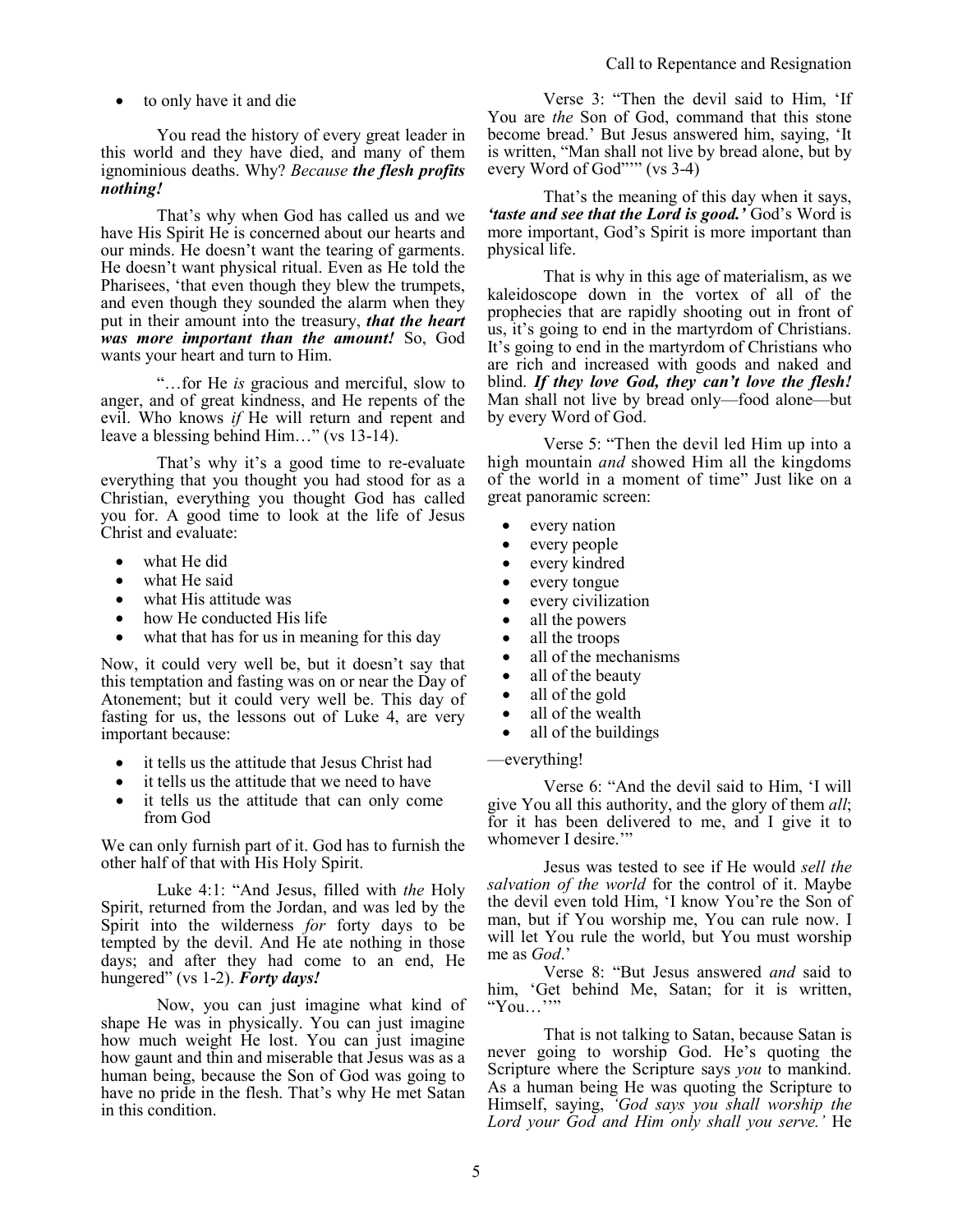was saying and rebuking Satan in a straightforward way, that *'you are not God.'*

Verse 8: "But Jesus answered *and* said to him, 'Get behind Me, Satan; for it is written, "You shall worship *the* Lord your God, and Him only shall you serve."' Then he led Him to Jerusalem and set Him upon the edge of the temple, and said to Him, 'If You are the Son of God, cast Yourself down from here; for it is written..." [chapter, verse, Scripture; I got it right here it says]: …"He shall give His angels charge concerning You to keep You; and in *their* hands they shall bear You up, lest You strike Your foot against a stone"' (vs  $8-11$ ).

Verse 12: "But Jesus answered *and* said to him, 'It is *clearly* stated, **"You shall not tempt** *the* Lord your God."<sup>'</sup> Now, when the devil had completed every temptation, he departed from Him for a time" (vs  $12-13$ ).

I imagine when that was over, the account in Matthew says that angels came and ministered to Him, that He was so weak, physically, that He could barely raise His hands; He could barely stand on His own two feet. I imagine if we go back to Psa. 84 we could get a good idea of what Jesus was thinking about at that time. Maybe this is what He was thinking about. Maybe this is what He had on His mind.

I know one thing in the experience of being a minister, in serving people here in Monterey and the other congregations I have been, that when the time of deprivation, sorrow, sadness, sickness, disease, pain and misery strike, that is the time when people really look forward to the things of the Kingdom of God, when they really look forward to those spiritual things of God.

I imagine how Jesus was then. I imagine Jesus could look down and see how thin He was and how weak He was, and I imagine His hands were trembling and His mouth was thick and tight and almost filled with, like it was, with cotton or sand.

Psalm 84:1: "How lovely are Your tabernacles, O LORD of hosts!"

- How pleasant they are, God!
- How right they are, God!

Verse 2: "My soul longs, yea, even faints for the courts of the LORD; my heart and my flesh cry out for the living God."

- David knew what was important
- he knew what was right
- he knew what was good

Verse 3: "Yea, even the sparrow has found a house, and the swallow a nest for herself where she may lay her young, even Your altars, O LORD of hosts, my King and my God. **Blessed are those who dwell in Your house; they will still be praising You.** Selah" (vs 3-4). Blessed shall it be:

- when we are in God's house
- when we are in God's kingdom
- when we are there with Jesus Christ and God the Father

Verse 5: "Blessed is the man whose strength is in You; Your ways are in their hearts."

Psalm 15:1: "LORD, who shall dwell in Your tabernacle? Who shall dwell upon Your Holy hill? He who walks uprightly, and works righteousness, and speaks the Truth in his heart; he does not slander with his tongue, nor does evil to his neighbor, nor takes up a reproach against his neighbor; in whose eyes a vile person is despised, but he honors those who fear the LORD; he who swears to his own hurt and does not change it" (vs 1- 4). *His word is his bond; he means what he says!*

Verse 5: "He who has not put out his money at usury, nor has he taken a bribe against the innocent. He who does these things… [the right things] …shall never be moved."

Psa. 63 is always one of my favorite psalms. It's always the best way in the attitude to ensure that you will stay right with God, you will be right with God.

Psalm 63:1: "O God, You are my God, earnestly I will seek You! My soul thirsts for You. My flesh longs for You, as in a dry and thirsty land where no water is."

Just picture yourself in the heat of a desert, having gone through all the mirages of the invisible lakes that are on the desert, and maybe you're about ready to die. Maybe you need some water, whatever it may be. Then you think maybe it's going come to an end. And you think, 'O God! What a tremendous thing it would be to be with You, and my flesh cries out for You!'

Verse 2: "To see Your power and Your glory—as I have seen You in the sanctuary. Because Your loving kindness is better than life, my lips shall praise You. Thus I will bless You as long as I live; I will lift up my hands in Your name. My soul shall be satisfied as with marrow and fatness; and my mouth shall praise You with joyful lips when I remember You upon my bed and meditate on You in the night watches. Because You have been my help, therefore, **in the shadow of Your wings I will rejoice.** My soul follows **hard** after You…" (vs 2-8).

That's the way it needs to be in our life, brethren, that our souls, our hearts, our minds, our being *follow hard after God!*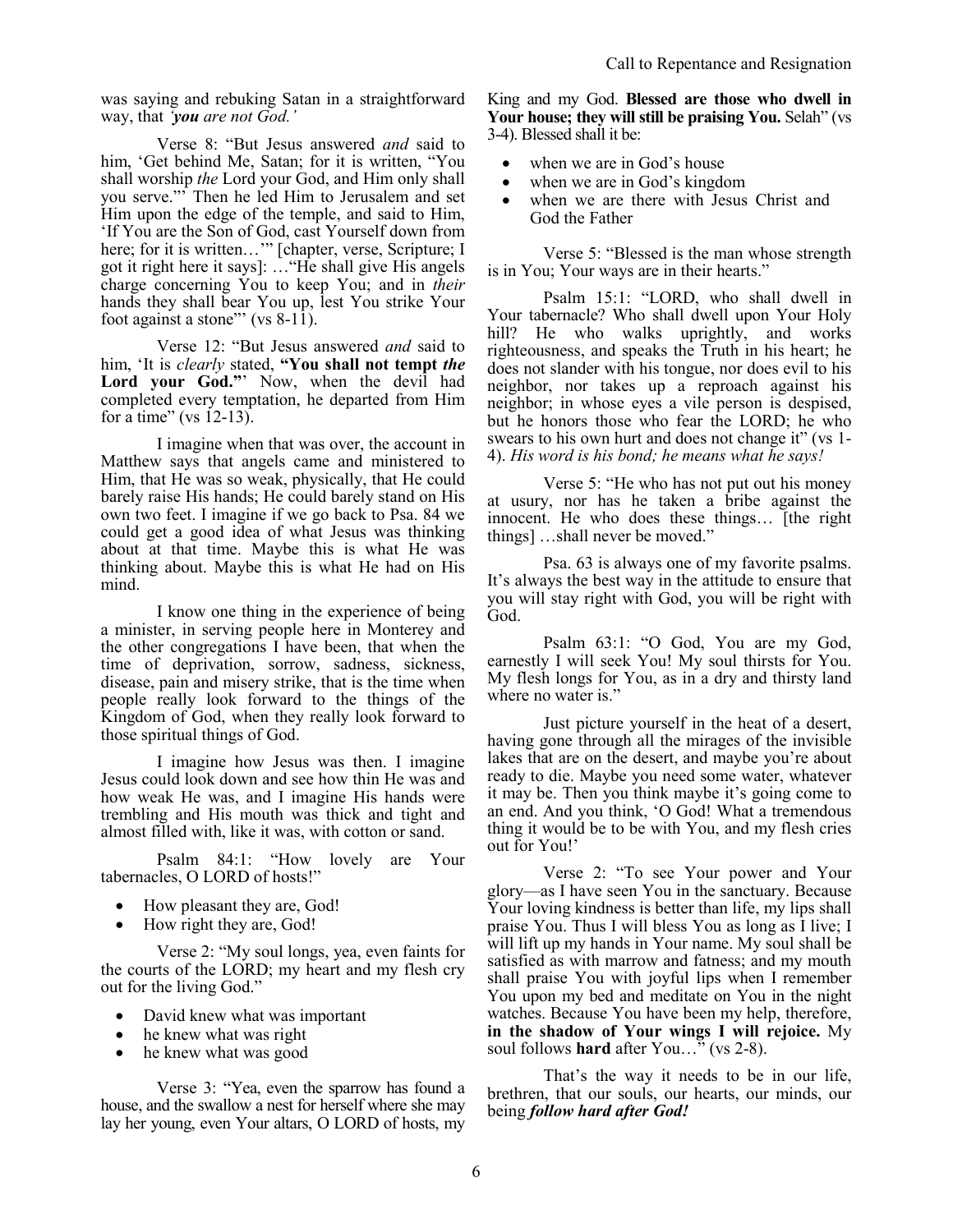- don't let this world or anything detract you
- don't let anything detour you
- don't let anything hold you back from following after God hard

"…Your right hand upholds me. But those who seek my life to destroy it shall go into the depths of the earth. They shall fall by the sword; they shall be a serving for jackals. But the king shall rejoice in God; everyone who swears by Him shall glory, **but the mouth of those who speak lies shall be stopped**"  $(vs 8-11)$ .

Let's carry on what Jesus said. One of the beatitudes that we need to have, one of the things that we need to really understand, one of the things that we need to realize in the best and proper way, and this day epitomizes and pictures more than anything else.

Matthew 5:3: "Blessed *are* the poor in spirit…" *That means that spiritually before God they are right!* They come to God and say:

Yes, God, I know that in the flesh I'm nothing. I know that of my own self, my own mind, my own heart, that I am capable of doing nothing in serving You, in doing Your will and doing Your ways.'

And that we understand it comes from God.

"…for theirs is the Kingdom of Heaven. Blessed *are* those who mourn, for they shall be comforted. Blessed *are* the meek, for they shall inherit the earth. Blessed *are* those who hunger and thirst after righteousness, for they shall be filled" (vs 3-6). And that's the meaning of this day.

- Do you hunger and thirst after righteousness?
- Do you hunger and thirst after those things that are right and good?
- Have you set your heart, your mind, and your course in this life and in your Christian life that God has called you into, to do that, to seek that?

*God says you will be filled. It's after righteousness*:

- righteousness is *doing right*
- righteousness is *doing good*
- righteousness is *serving God* with a right heart, mind, attitude and spirit

*or*

- Do we end up like the world?
	- $\checkmark$  fighting?
	- striving?
	- $\checkmark$  backbiting?<br> $\checkmark$  bickering?
	- bickering?

I guarantee you, *spiritual murder* is worse than physical. The righteousness that can only come

from God, and that only God can fill, that only God, with His Spirit, can put into the void to make us see and understand His Word, and live by it. He gave the Constitution for Christian living in Matthew 5-7. Upon which, brethren, I submit that none of us at any time, or any station, *have the right or the authority to change it!*

Let's see what the biggest missing ingredient is that God has to give; Mark 12:28 "And one of the scribes who had come up *to Him*, after hearing them reasoning together *and* perceiving that He answered them well, asked Him, **'Which is** *the* **first commandment of all?'** Then Jesus answered him, '*The* first of all the commandments *is*, "Hear, O Israel…"'" (vs 28-29). *You can put your name there, because this is what Jesus is telling us!* 

- *if there's any one thing* that is going to please God
- *if there's any one thing that is going to put* you in right standing with God
- *if there's any one thing that is of the most* paramount importance in our life to achieve, it is this:

Verse 30: "'**And you shall love** *the* **Lord your God with all your heart, and with all your soul, and with all your mind, and with all your strength**.' This *is the* first commandment." This is the primary commandment. Because on that:

- *IF you love God,* you don't love your own life unto death
- *IF* you love God, you can have the faith to face the future
- *IF you love God,* He will be with you

Verse 31: "And *the* second *is* like this: 'You shall love your neighbor as yourself.'.…"

I think that there are an awful lot of us from time-to-time who come to the point of hatred for our neighbors, *because we hate ourselves.*

#### (go to the next track)

We hate ourselves because we don't love God. That doesn't mean to turn around like the world and say, 'The only way you can love your neighbor is love yourself.' *No!* The only way you can love your neighbor *is to love God first,* and *then your neighbor as yourself!* It's the only way it's going to be.

That's the biggest missing ingredient that only God can give us, because God is love. He doesn't *have* love; *He is love! We can only possess what God gives us!* Therefore, it has to come from God, and that's why we fast and pray; that's why we yield to God. Let's see what this Christian way of life and this attitude of being at one with God, and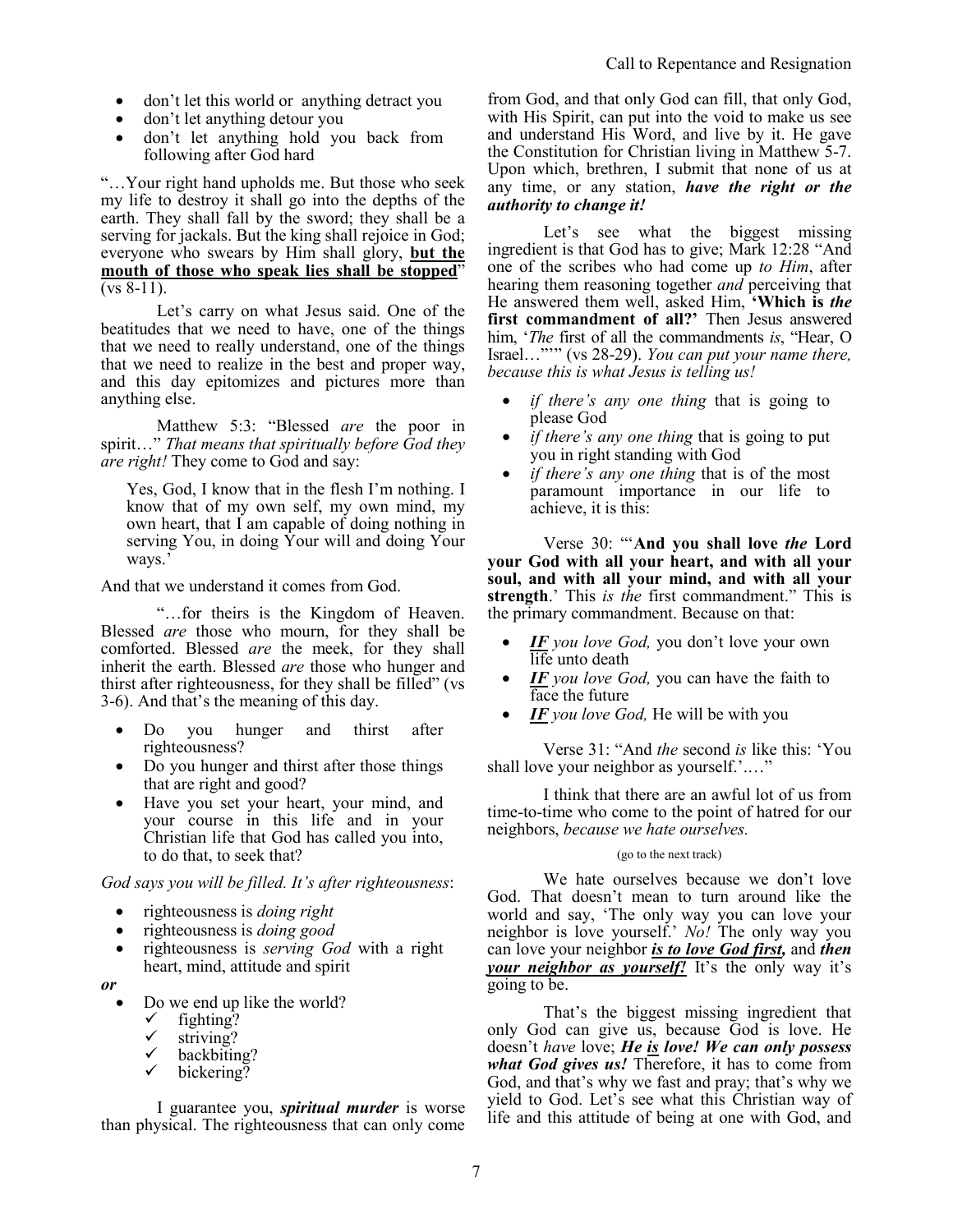serving God, and being close to Him, should lead us to do, and how we ought to conduct our lives, and how we ought to conduct ourselves.

Romans 12:1: "I exhort you, therefore, brethren, by the mercies of God, to present your bodies a living sacrifice…"—*because the flesh doesn't count!*

It's only a vehicle to achieve the righteousness that God wants. It's only a physical vehicle and mechanism through which God's Spirit can work, that we may develop the character and the heart, mind and attitude of God. "…to present your bodies a **living** sacrifice…" The root word there is 'zoae,' which means *zealous, active*; implicating *dedicated*, because the word *zealot* comes from the same root.

"…Holy *and* well-pleasing to God, which is your spiritual service. **Do not conform yourselves to this world, but be transformed by the renewing of your mind** in order that you may prove what *is* well pleasing and good, and the perfect will of God"  $(vs 1-2)$ .

There's something else we have to do there are many instructions here in Rom. 12, but we won't go through the whole thing—Paul says:

Verse 9: "*Let* love *be* without hypocrisy…"—*dissimulation!* The most dissimulating show of love that has been recorded in the world's history: *the kiss of Judas!*

"…abhorring that which is evil *and* cleaving to that which is good"  $(v 9)$ .

- there has to be *a fight*
- there has to be a *struggle*
- there has to be *a war*

It is a *spiritual war,* and it is *a mental battle,* and it is that something that needs to be worked on all the time.

Let's see how God wants us to be. God doesn't want us to be as part of this society, as part of this world. What does God say about the friendship of this world? *If you are a friend of the world you are an enemy of God!* He says, **'Woe unto you when men speak well of you** for so did they of the false prophets.'

Ephesians 5:1: "Therefore, be imitators of God as beloved children; and walk in love, even as Christ also loved us, and gave Himself for us *as* an offering… [an atonement] …and a sacrifice to God for a sweet-smelling savor" (vs 1-2). *Let's not let the stench of the dung of sin interfere with that offering!*

Verse 3: "But fornication and all uncleanness or covetousness, do not permit it even to be named among you, as is fitting for saints; nor filthiness, nor foolish talking or jesting, which are not becoming; but instead, thanksgiving. For this you know…" (vs 3-5).

- God is saying, in His love
- God is saying, in His Truth
- God is saying, inspired through the Apostle Paul

—to those who thought they stand—*'Take heed for those of you who think you stand, lest you fall!'* 

Verse 5: "For this you know, that no fornicator, or unclean person, or covetous *person*, who is an idolater, has any inheritance in the Kingdom of Christ and of God. Do not let anyone deceive you with vain words; for because of these things the wrath of God is coming upon the sons of disobedience. Therefore, do not be joint partakers with them. For you were once darkness; but now *you are* light in *the* Lord. Walk as children of Light, (because the fruit of the Spirit *is* in all goodness and righteousness and Truth); proving what is well pleasing to the Lord; and have no fellowship with the unfruitful works of darkness, but rather expose *them*; for it is shameful even to mention the things being done by them in secret" (vs 5-12).

As we see the world, like a comet streaking toward its destruction, God says:

## Isaiah 58:1—we are to: "**Cry aloud, do not spare, lift up your voice like a ram's horn**…"

Part of the very love of God is to warn of the sin that is there. Part of the righteousness of God is to reveal the evil that is there. The hardest thing that's going to be, brethren, is *to stand up and tell the world that the pope is of the devil!* They won't believe us!

"…**and show My people their transgression, and the house of Jacob their sins**"  $(v 1)$ .

Since we've come out of the world, brethren, we are affected by the world, and those things affect us, and those things affect *the spiritual temple* of God.

Jeremiah 7:1: "The Word that came to Jeremiah from the LORD, saying, 'Stand in the gate of the LORD'S house, and proclaim there this Word, and say, "Hear the Word of the LORD, all Judah, who enter in at these gates to worship the LORD." Thus says the LORD of hosts, the God of Israel…"  $(vs 1-3)$ .

I think maybe as we're going to the Feast, and maybe as we're evaluating our lives in these times in which we live, *let's think about these words*:

- to us
- to our lives individually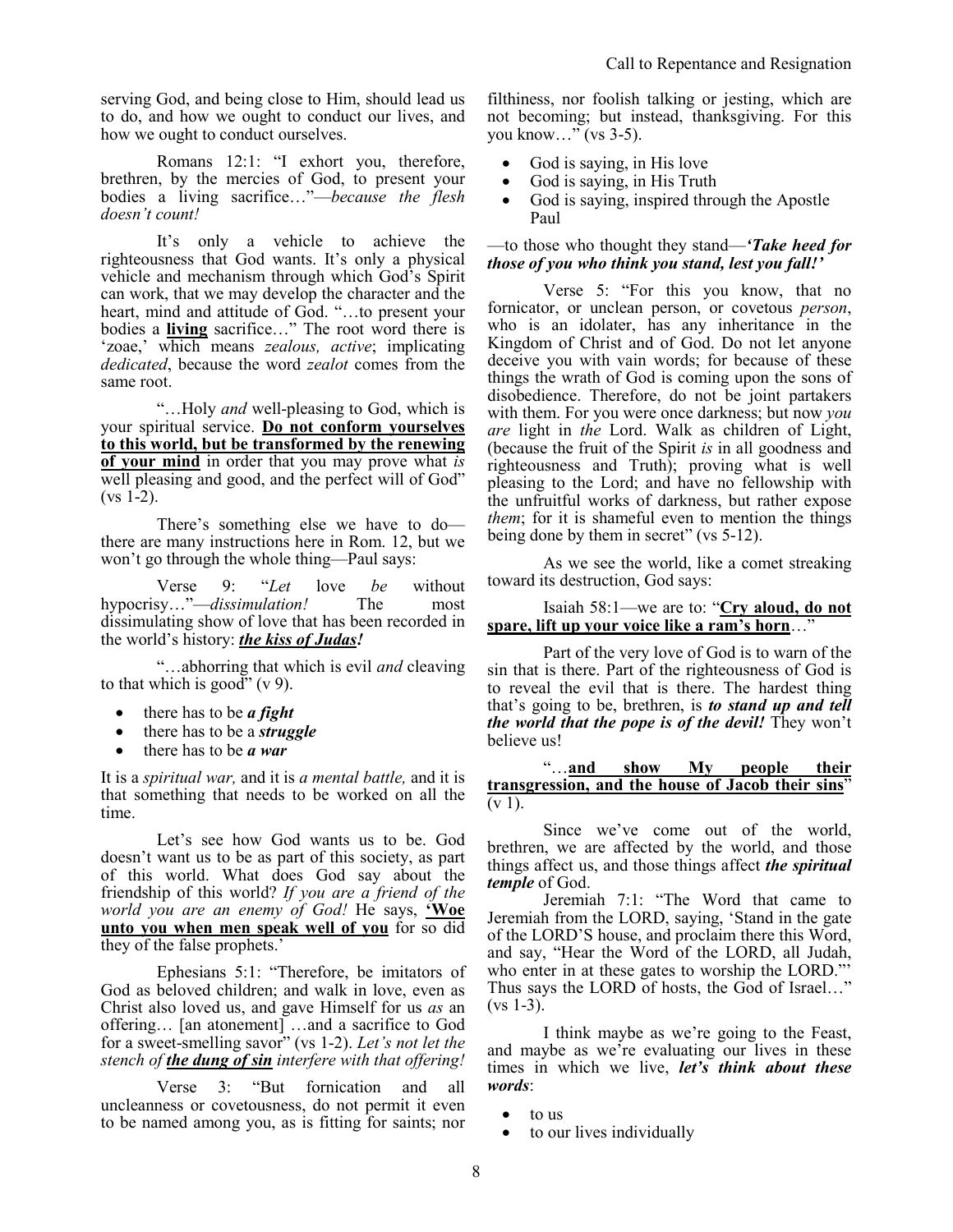- to our lives collectively
- to our purposes
- to our goals
- for our representation of God

# God says, "…**'Amend your ways and your**

**doings,** and I will cause you to dwell in this place. Do not trust in lying words, saying, "The temple of the LORD, the temple of the LORD, the temple of the LORD *are* these<sup>"'"</sup> (vs 3-4).

All you have to do is read the history of the Church of God. All you have to do is realize and know and understand that God has told us—as Christians, as those whom He has called—that our choices are the things that count. I've often heard a lot of people ask:

- Why does God allow this?
- Why does God allow that?
- Why does God allow the other things?
- *If there weren't free moral agency, then God wouldn't allow it!*
- What will God allow?
- *Anything but the destruction of the earth!*
- What will God allow in your life?
- *Anything you decide to do!* that's why it has to be *right and good*  $\checkmark$  that is why there has to be *repentance* 
	- $\checkmark$  that is why God says that we need to *amend our ways*

*The last people on earth* that need to be saying, 'We're the people of God! We're the people of God! We're the people of God!' *should be us; to say how good and righteous we are!*

Verse 5: "For if you thoroughly amend your ways and your doings; if you thoroughly execute judgment between a man and his neighbor." *Resolve the issues that come. Bring forth the difficulties to the light!* 

Verse 6: "'*If* you do not oppress the stranger, the fatherless, and the widow, and do not shed innocent blood in this place, nor walk after other gods to your hurt; then I will cause you to dwell in this place, in the land that I gave to your fathers, forever and ever. Behold, you trust in lying words that cannot profit. **Will you steal, murder, and commit adultery, and swear falsely, and burn incense to Baal, and walk after other gods whom you do not know**; **and then come and stand before Me in this house which is called by My name**, and say, **"We are delivered to do all these abominations"**?'" (vs 6-10).

- Shall we, brethren, really?
- Can it really be so?
- Can it really be true?

The greatest hypocrisy that can ever be is that if we end up like the rest of the world. Jesus didn't say that the Pharisees were wrong for having the Scripture. He did not say that they weren't there in authority. But He did say, *'Woe unto you scribes and Pharisees'*—didn't He?

- that is put there that *we may learn*
- that is put there that *we may understand*
- that is put there that *we may learn not to do those same things*

1-Timothy 6:1: "Let as many slaves as are under the yoke *of servitude* esteem their own masters worthy of all respect, so that the name of God and *His* doctrine be not blasphemed. Do not let those who have believing masters despise *them* because they are brethren; rather, let them serve *them even better*, because they are believing and beloved who are being helped by the good service. **These things teach and exhort**" (vs 1-2)

*All the things leading up there, all through 1-Tim. 1-5*: **"…These things teach and exhort."**

- What did he say?
- What were some of the things that he said to the minister?

# *Let's see some of those things!*

1-Timothy 4:6: "**If** you are teaching these things to the brethren, **you will be a good servant of Jesus Christ,** being nourished by the words of the faith and of the good doctrines that you have closely followed. But refuse profane and old wives' fables; **rather, exercise yourself unto Godliness**" (vs 6-7).

Then he says that bodily exercise profits a little, but that which is spiritual is best.

Verse 10: "Now, it is for this *reason that* we are laboring, and we are personally suffering reproach because we have hope in *the* living God, Who is *the* Savior of all men, especially of those who are believers. **These things command and teach**" (vs 10-11).

There are certain things *we have to command and teach*. He also told them in 2-Tim. 3 that there are times when you have to say things that may not necessarily be pleasant. And there is a time to say them, there's a season to say them, and there is a way to say them.

2-Timothy 4:1—Paul says: "**I charge you,** therefore… [to Timothy, a minister] …**in the sight of God,** even the Lord Jesus Christ, Who is ready to judge *the* living and *the* dead at His appearing and His kingdom: **Preach the Word! Be urgent in season and out of season; convict, rebuke, encourage, with all patience and doctrine. For there shall come a time when they will not tolerate sound doctrine**; but according to their own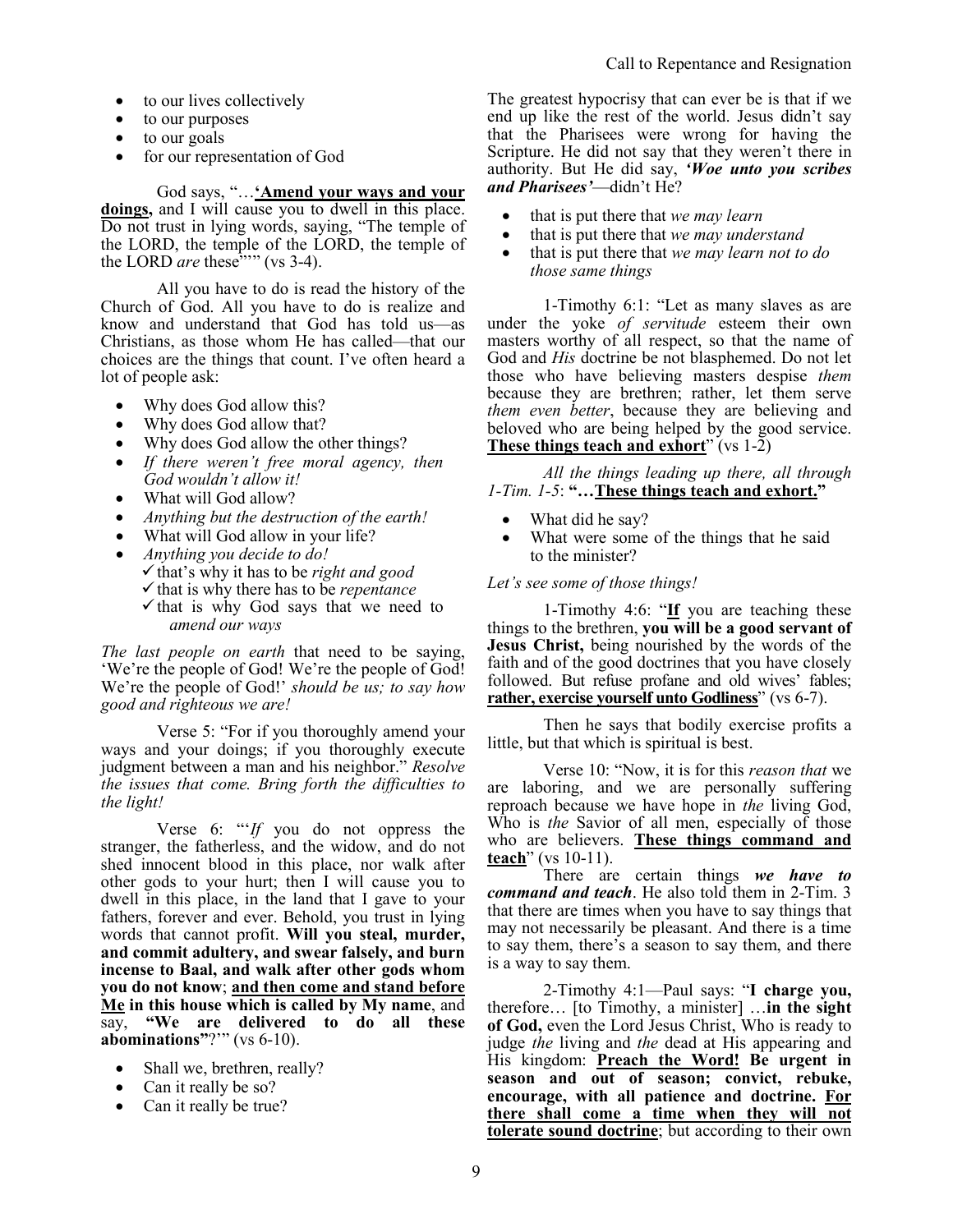lusts they shall accumulate to themselves *a great number of* teachers, having ears itching *to hear what satisfies their cravings*" (vs 1-3).

You know, brethren, that could happen within the Church as well as without.

Verse 5: "But *as for* **you, be vigilant** in all things, endure hardships, do *the* work of an evangelist; fully carry out your ministry."

Paul told them in 1-Timothy 6:3: "**If anyone teaches any different doctrine, and does not adhere to sound words,** *even those* **of our Lord Jesus Christ**…"--because, brethren:

- *the truth is, we're not an Old Testament* Church
- *the truth is,* we are to follow and live by every Word of God; we're to live by the words of Jesus Christ
- *the truth is***,** when Jesus said, that if you be sued, 'give them your cloak'
- *the truth is,* 'agree with your adversary while you're in the way with him'

*Those are the wholesome words of Jesus Christ!*

*the truth is, we are to 'obey the magistrates'* and be subject to the powers to be,' whether for good or whether for evil

*Paul said that of a dictatorial government,* where there were no constitutional rights:

- as we sow, *so shall we reap*
- as we live, *so shall we die*

If we are not dedicated—individually and collectively—at all times and in every place to uphold the sacred and Holy name of Jesus Christ and uphold what God stands for, *God Himself shall have His judgment upon us; God Himself shall tell us!*

There does need to come to time when there has to be *a crying aloud and sparing not.* And there does have to come a time when there has to be a *public evaluation of our sins as a group, and each of us individually.* 

- not for condemnation
- not for judgment
- not for vanity
- not for vain-talking
- not for hellfire and brimstone

#### *But in love and strength and concern that we all make it into the Kingdom of God; that we can eternally love each other; that we can eternally be right with Him!*

Verse 3: "If anyone teaches any different doctrine, and does not adhere to sound words, *even*  *those* of our Lord Jesus Christ, and the doctrine *that is* according to Godliness, **he is proud**…" (vs 3-4) the Greek there is *puffed up*: *unconverted; filled with leaven!* 

"…**and knows nothing.** Rather, he has a morbid attraction to questions and disputes over words, from which come envy, arguments, blasphemy, wicked suspicions, vain reasonings of **men who have been corrupted in** *their* **minds and**  *are* **destitute of the Truth**—*men* who believe that gain is Godliness. **From such withdraw** *yourself*"  $(vs 4-5)$ .

When I first got the call Friday morning from Mr. Luker about what had transpired, and about what had gone forward, I've since had a long time to really think about and pray about the things that have transpired, from the first encounter before the Sabbath before Pentecost—and the one this week. *I've had to examine my life and my heart before God Almighty!* 

I had to make sure *that I love God more than anything there is,* because Jesus Christ said, *'He who seeks to save his life shall lose it!'* And on the Day of Atonement I think it's very fitting that we understand *we're not going to save ourselves by physical means!*

As the circumstances and events have occurred in my life, at this point in my life I would have the greatest need to hold on to something *physical*. I would find the greatest reasons to compromise the Truth of God to survive. When I got that call Friday morning I was very upset. I was not mad, I was not angry. *I was very disappointed!* In praying about it I determined that if it were God's will that I transfer, I would go, and go willingly.

But I got a call later in the afternoon stating that the most unthinkable had happened. That showed me *I could no longer continue with the Worldwide Church of God* in a conscientious way when I heard that Stanley Rader was ordained as an evangelist, when Mr. Armstrong said he never would! Rader:

- who had taken God's name in vain publicly on national television
- who has taken to himself the vengeance of God
- who is, in vengeance, out to do in everyone who will not agree with him

I feel, brethren, that the sacred tithe money and offerings that you send in to God, to be used on the projects initiated and suggested by Mr. Rader are an *effrontery and blasphemous* before God, of which I suggest you read *Quest Magazine*.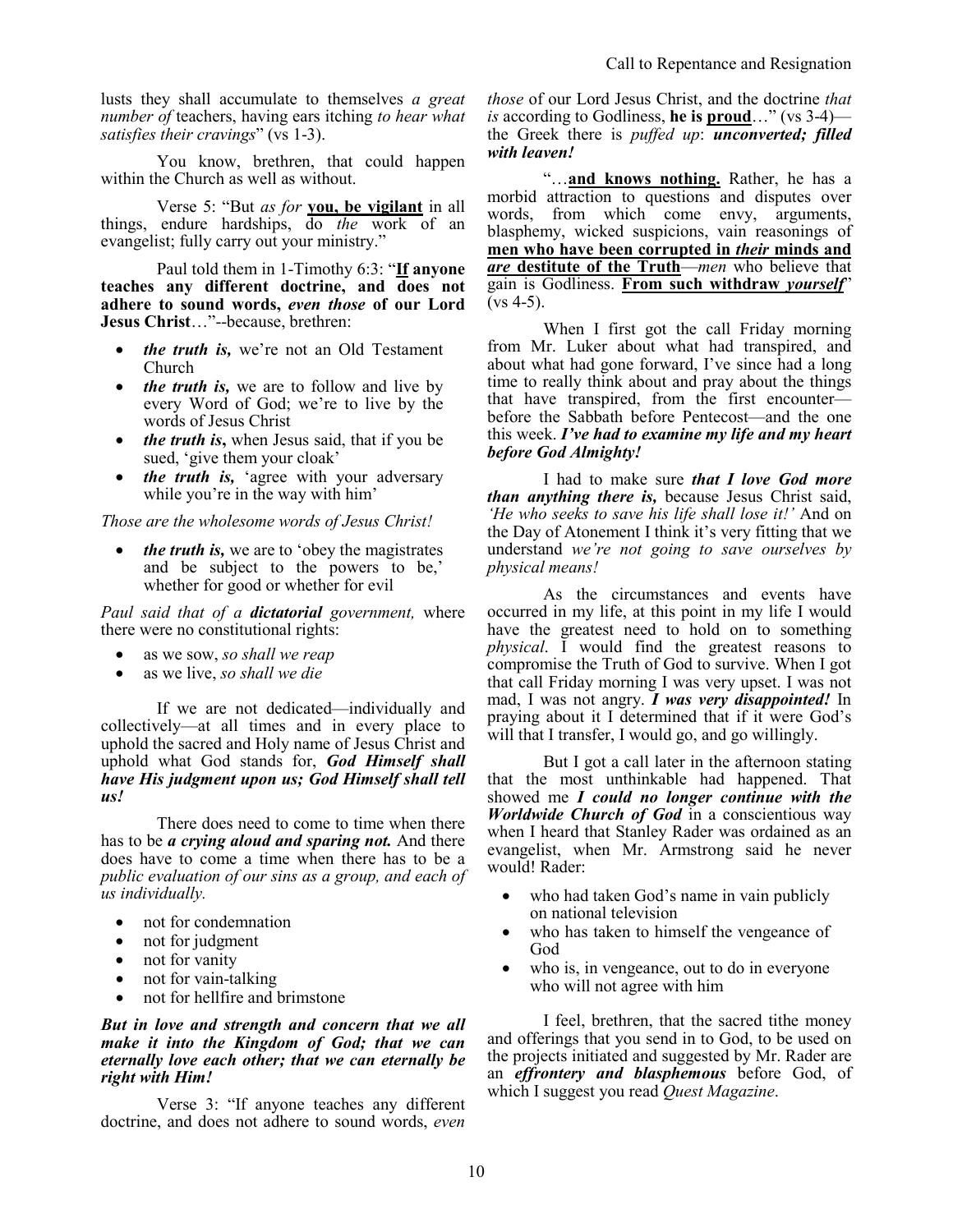I am sure that true to God's Word that as a church and as a work—and I'm not saying this in condemnation—I'm saying pray for them, brethren, because they need your prayers.

- I'm not saying this *because I want to hold on to something physical that I possess*
- I'm not saying this *because I want to be uncooperative and not transfer*
- I'm not saying this *to be dramatic and tell you to follow me*

#### But I'm saying this because *the worst evil that could ever happen is that God's Church be deceived from within!*

A man, who in my judgment with the Spirit of God—though I know it is not my final judgment to make, but we shall know them by their fruits has been placed into one of the highest offices in the Church, *and we may find ourselves in very desperate trouble!.* 

I do know that *there are sins in high places,* that, as the Apostle Paul has said, are *'so despicable they are unrepeatable.'* And that unless these are repented of, *and our parts in agreeing with it,* we *shall all be vomited out of the mouth of God!*

I hope and pray that there is someone in Pasadena today standing in the pulpit, *calling God's people to repentance, to amend their ways!* And to use the *resources and power and manpower and money that God has given into the hands of the Church to preach the name of Jesus Christ around the world!*

- and we'd better sound religious
- and we better uphold the name of Jesus Christ

*Because our foe is Satan the devil,* and if we try and preach the salvation of God without the name of Jesus Christ, *that is another gospel that is being preached that Christ didn't send!*

If we fall victim to that, Satan's coup de gras within has taken place! *Evil, fear, terror, wretchedness, suspicion, doubt, lack of love and hatred will all come!* 

To which, brethren, I'm very sorry. My heart, my mind and my attitude go out for Mr. Armstrong personally. I've been with him; I've talked with him; I also know the circumstances involved; and I also understand, and I also know, true to what God says, *unless there is the kind of repentance,* which I thought was coming a year ago in June, when he said to sell *Quest*, and that Mr. Rader was no longer going to have any power in the Church, at which time Mr. Rader threatened to *sue* Mr. Armstrong. Of which, I submit, that if I had threatened to sue Mr. Armstrong how long do think I

would have lasted, let alone be ordained as an evangelist?

You have seen your brothers and your sisters, and fellow ministers and deacons become *prey to the devourer from within and from without!*

It's time that we come to God in prayer, in fasting, and yielding to Him, *that God Almighty would save His people; that God Almighty would turn us to serve Him with all our heart, mind, soul and being, and that we quit deceiving ourselves!*

Just like God allowed with Job, it went on, and it went on, and it went on. I imagine Job said, 'How long, God?' *Till he had his mind opened! Till he could understand what was right before God!* God gives a warning! I submit to you, brethren, every one of us in the Worldwide Church of God fit into Rev. 3:14 on. God Almighty says that we are to *repent—*every one of us—me, you, all the way up the line!

Revelation 3:15: "I know your works that you are neither cold nor hot…" *Almost doublespirited, double-minded*; one standard for the people, one conduct for others; the equal and the more equal.

"…I would *that* you be *either* cold or hot" (v 15). *We ought to be on fire, brethren!*

Let me tell you, I called an author of one of the articles here, which is a lot of first level witchcraft practice of burning their relatives and letting their children run the ashes through their fingers, and wish the spirit well on its travel to the other side; and initiate his son into the mysteries.

I called this man; he lives in Berkeley. He is an atheist genetic Jew, who believes in Eastern Maharishiism. When we first got the *Human Potential Magazine* with Mr. Armstrong's article in it, this was presented to us as the thing that it would be. The switch came later, that advertises Christmas, takes the name of God in vain, and *uses the tithe money of God!* I'm sorry, brethren!

Verse 16: "So then, because you are lukewarm… [half in the world/half in the church, not zealous for God] …and *are* neither cold nor hot, I will spew you out of My mouth. For you say, 'I am rich, and have become wealthy, and have need of nothing'; and you do not understand that **you are wretched, and miserable, and poor, and blind, and naked**" (vs 16-17).

And you know, brethren, I don't know any minister that has been happy. We have all been *miserable!* I come before you to repent of my part. I come before you not to say I'm perfect or I am free of sin, but I come before you *to warn you, as a minister of God, that unless we all repent collectively as a church, that the devices of Satan*